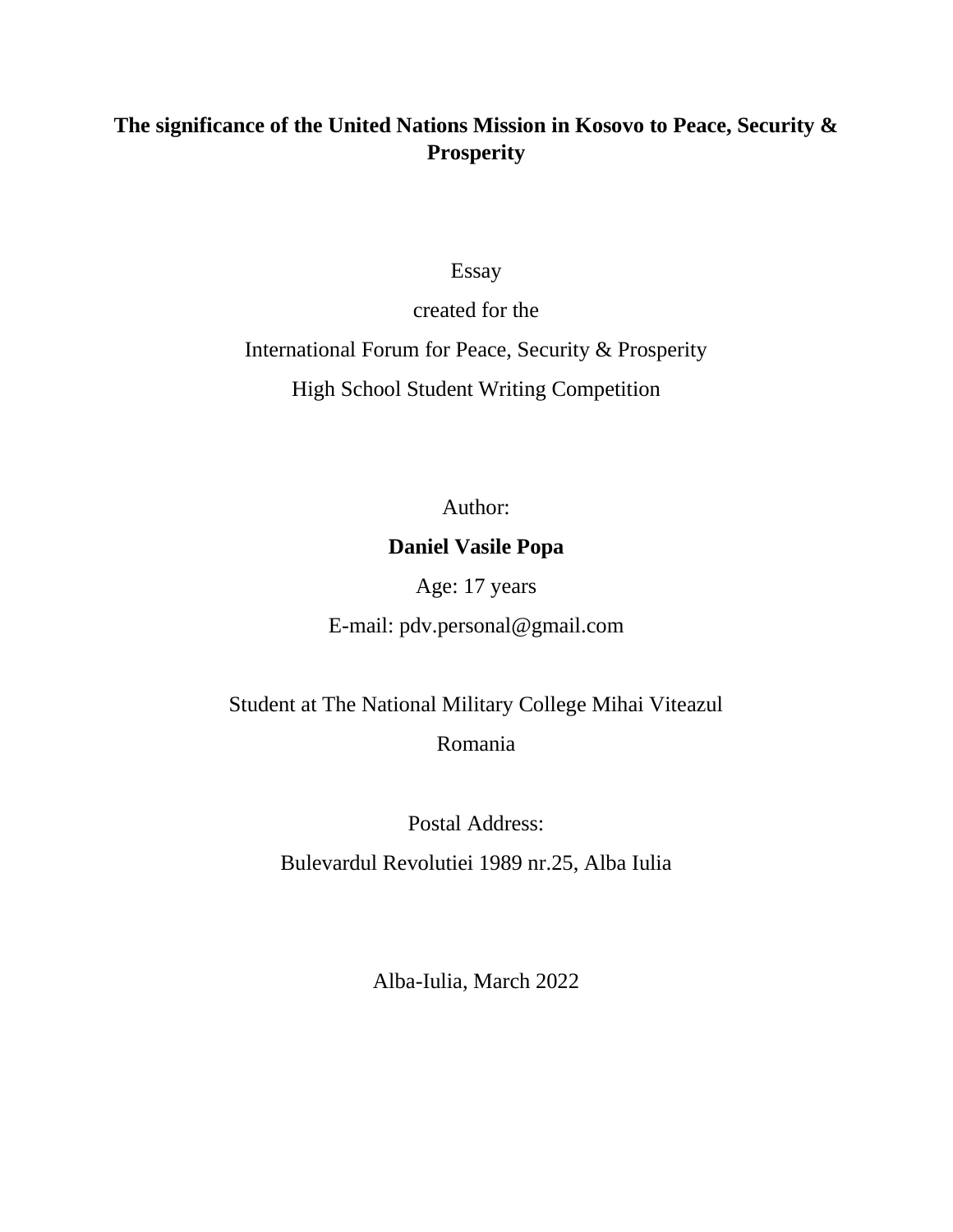The historical evolution of the last two millennia has shaped the European continent into a mosaic of nations and languages, diversity that in many instances has led to violent conflicts that culminated with the two World Wars. Despite this linguistic, political or religious diversity, the citizens of today's Europe share values such as peace, democracy, respect for the law and human rights. In order to promote and maintain this status, there were established different organizations whose activities and actions represent a major factor in the horizon of local and global stability and peacekeeping. To get a better overview of why and how these coalitions have made a change, in the following material three main aspects were taken in consideration: conflict situations, multi-lateral cooperation and lifelong protection. These topics cover a wide range of matters but this paperwork is elaborated in such manner to emphasize the effective role played by international groupings and to be a guideline for those socially active individuals interested in promoting global peace and stability.

5 key-words were chosen to summarize the whole composition of this essay-based work:

❖ conflict ❖ cooperation ❖ interoperability ❖ monitoring ❖ future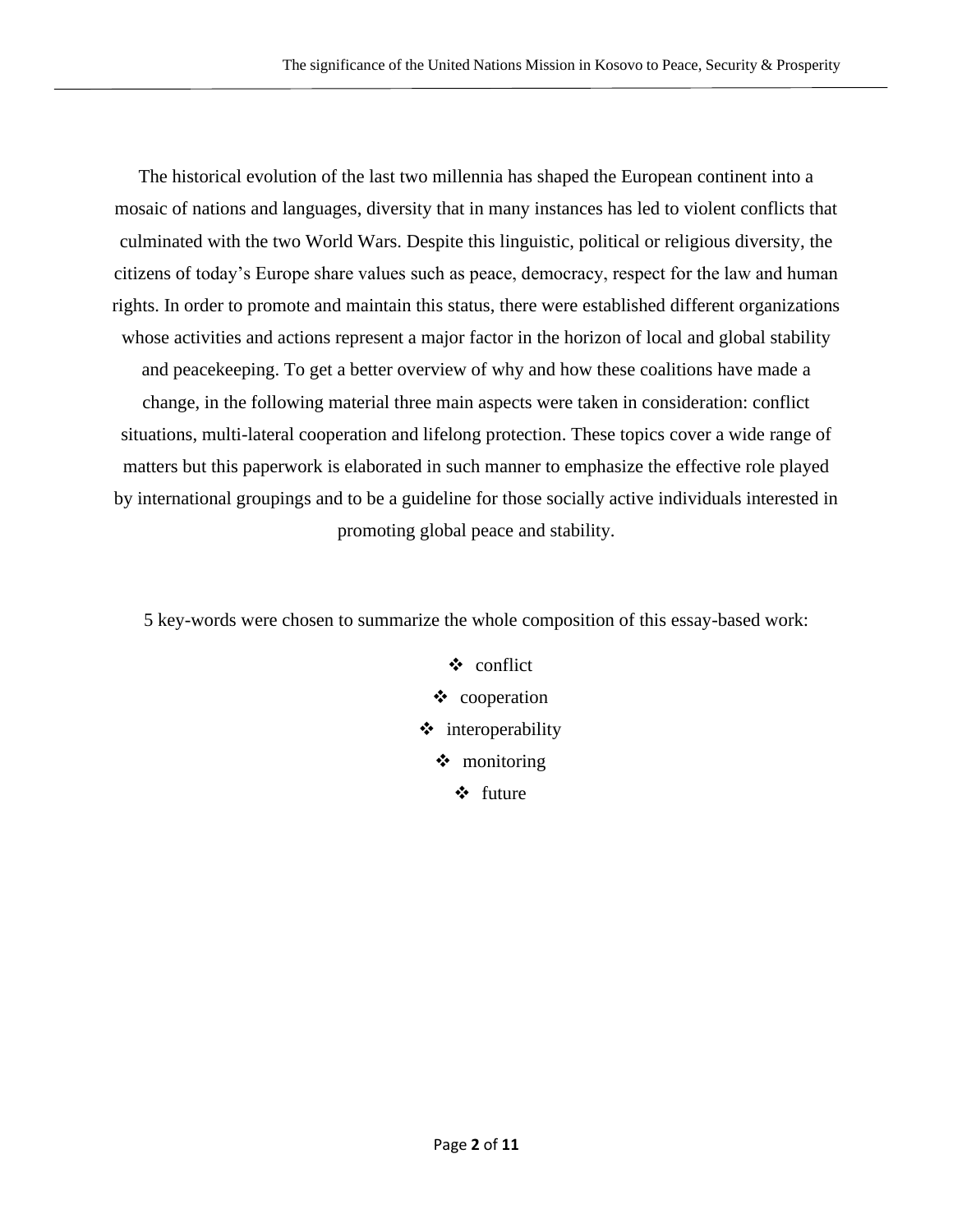# **1. Table of Contents**

| 3.1 Why the Conflict Draw International Attention?5 |  |
|-----------------------------------------------------|--|
| 3.2 Shifting from confrontation to cooperation      |  |
|                                                     |  |
|                                                     |  |
|                                                     |  |
|                                                     |  |
|                                                     |  |
|                                                     |  |
|                                                     |  |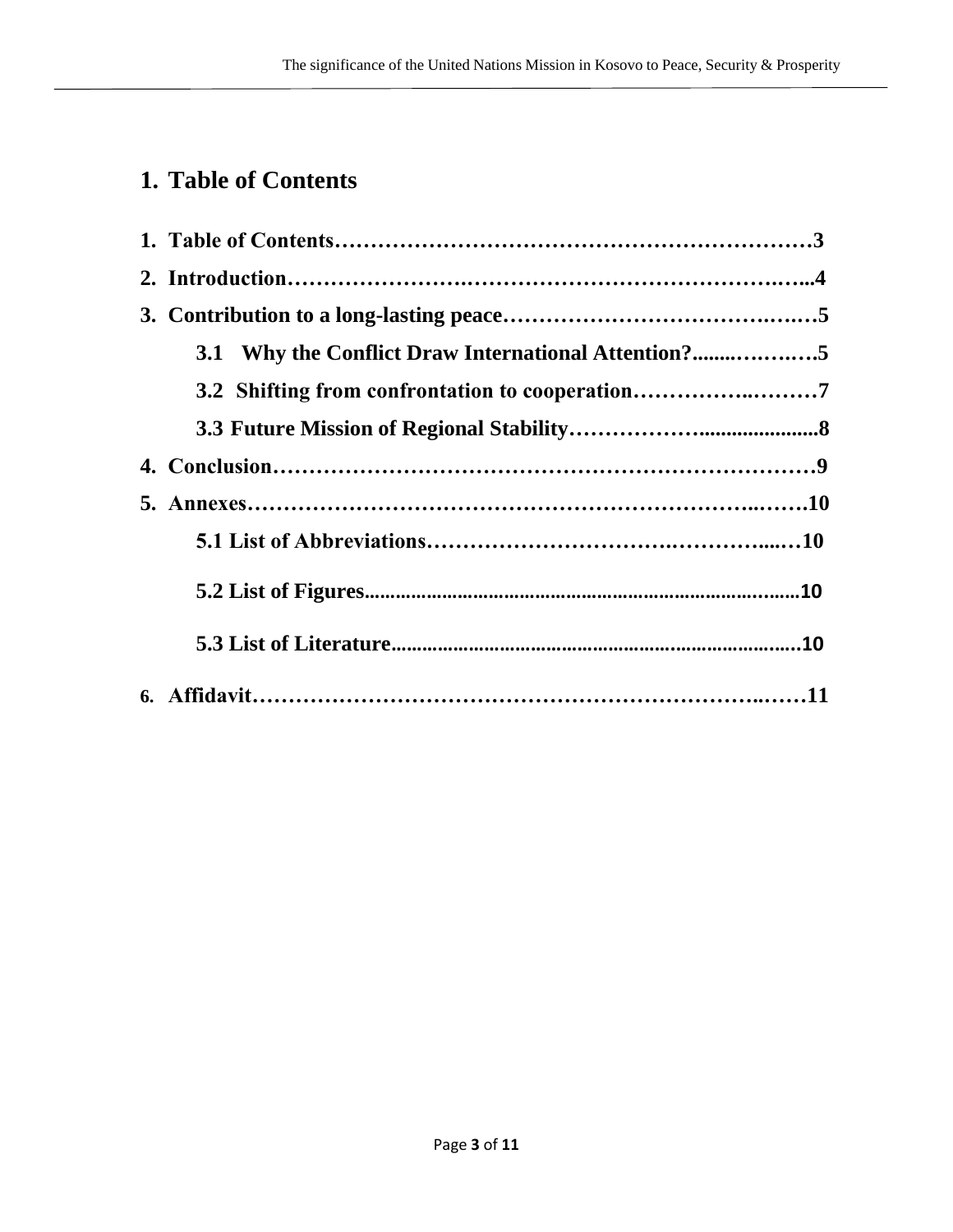## **2. Introduction**

1974 was the year when Yugoslav constitution declared Kosovo an autonomous province within Serbian territory. Under Slobodan Milosevic's rule, ethnic tensions between Serb and Albanian Kosovars worsened, and, in 1990, the province's autonomy was repealed. Violent conflicts followed and erupted into civil war in 1998-1999. NATO's forces intervened, and the UN Security Council established UNMIK to serve as an interim administration for the territory. In 2008, Kosovo declares independence but it's just partially recognized by some Europe's major powers and the United States. In present between Albanian majority and Serbian minority remains a fragile relation in the climate of a still problematic overall security position.



**Figure 1**: The Kosovo's Flag<sup>1</sup> **Figure 2**: UNMIK's logo<sup>2</sup>



<sup>1</sup> Homepage of Wikipedia. The Flag of Kosovo Page. URL: [https://en.wikipedia.org/wiki/Flag\\_of\\_Kosovo](https://en.wikipedia.org/wiki/Flag_of_Kosovo)

<sup>2</sup> Homepage of Balkan Investigative Reporting Group. About UNMIK Page. Donor and partners page. URL:<https://birn.eu.com/donors-and-partners/unmik/>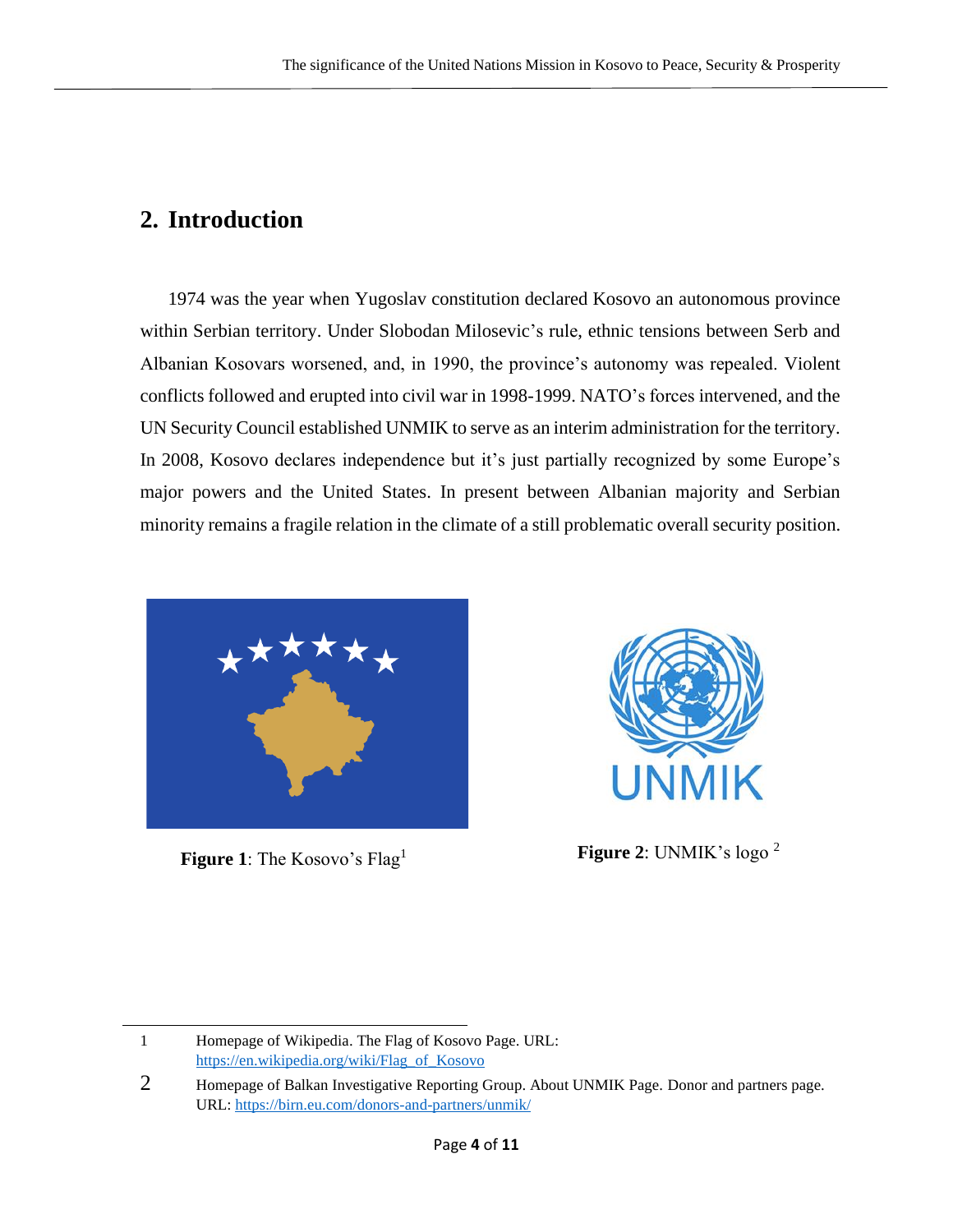# **3. Contribution to a long-lasting peace**

Beyond the so prevalent historical and factual events that took place in this region, it is necessary for everyone to discern the value and the importance of this state in the geopolitical space of Balkans and international affairs. Kosovo is a good example of how worldwide mechanisms have successfully bonded together in a complex operation of humanitarian aid, state-building and peacekeeping. Even if nowadays the youngest European country still struggles and faces difficulties in developing a healthy democratic system (which is yet normal for a newborn former eastern bloc country) , the outcome of United Nations, NATO and European Union's joint efforts is undeniable. All these being said, let's take a closer look on how this whole process more specifically went for all the actors involved in.

### **3.1 Why the Conflict Draw International Attention?**

As the local regional tensions have increased to the point of bloody encounters, the prestige of NATO and its values became less trustworthy. Thus, intervention in Kosovo and the creation of a peaceful multi-ethnic democracy turned out to be a reliable solution in order to restore the West's lack of confidence in its capabilities. Deployment of KFOR can be seen as a first step in the journey of reestablishing a secure region through mutual institutional actions "*The operation derives its mandate from United Nations Security Council Resolution 1244 (1999) and the Military-Technical Agreement between NATO, the Federal Republic of Yugoslavia and Serbia*." as it is remarked on the NATO website. Pursuant to the previous resolution mentioned UNMIK was launched to help establish a Kosovar government with lawful authority and capacity, done after 2008's declaration of independence. 3

<sup>3</sup> Homepage of Taylor & Francisc Online. Journal of Intervention and State-building Page. Introduction : Kosovo' s Symbolic Importance Page. URL: [https://www.tandfonline.com/doi/full/10.1080/17502977.2019.1663986?scroll=top&needAccess=t](https://www.tandfonline.com/doi/full/10.1080/17502977.2019.1663986?scroll=top&needAccess=true) [rue.](https://www.tandfonline.com/doi/full/10.1080/17502977.2019.1663986?scroll=top&needAccess=true) Passim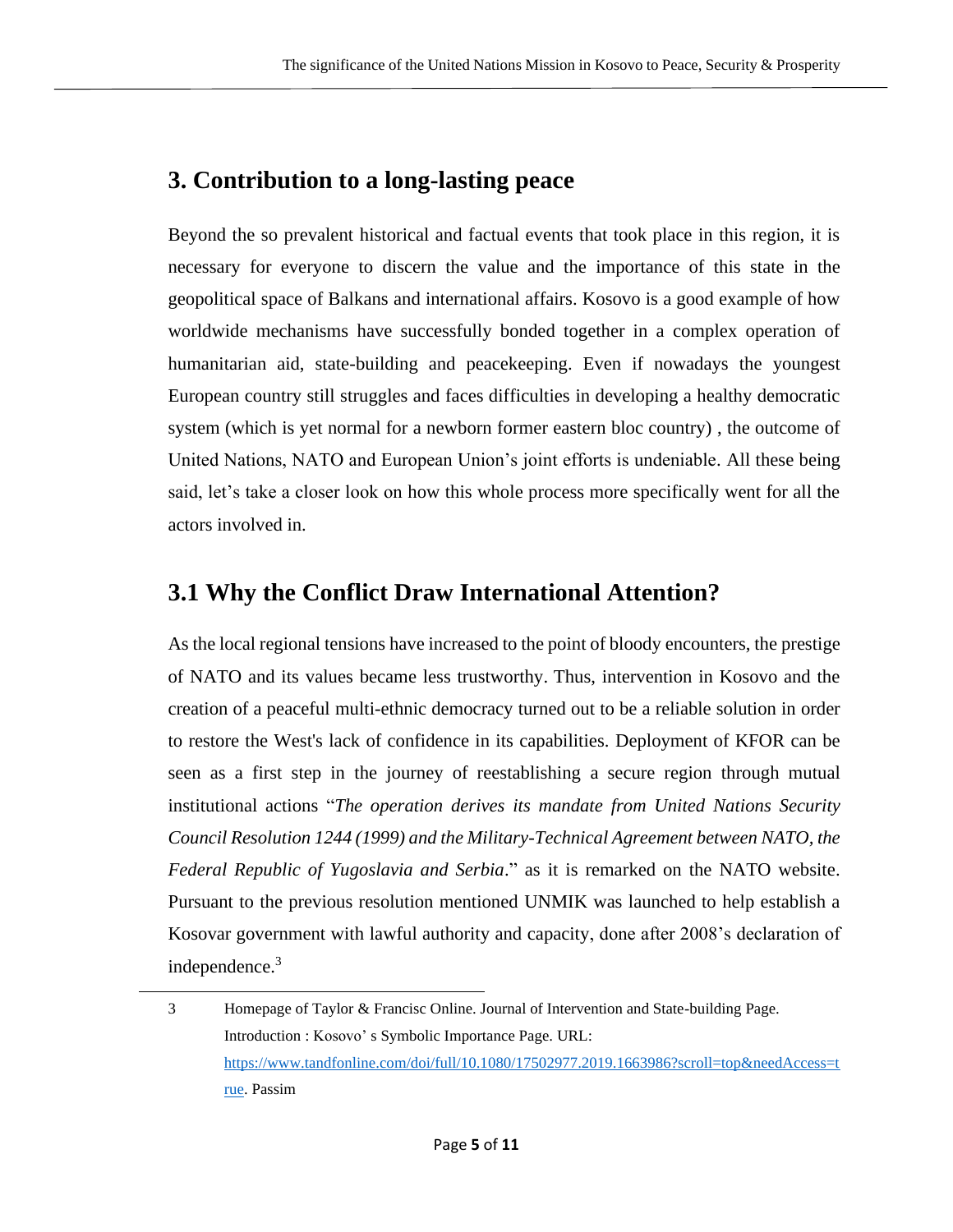

**Figure 3**: Timeline of the Various Multinational Missions in Kosovo.<sup>4</sup>



**Figure 4**:The perspective of international support in Kosovo. 5

<sup>4</sup> Homepage of Research Gate website. Picture from Lessons Learned from U.S. Government Law Enforcement in International Operations Page. URL: [https://www.researchgate.net/figure/1-Timeline-of-the-Various-](https://www.researchgate.net/figure/1-Timeline-of-the-Various-Multinational-Missions-in-Kosovo-The-United-States-did-not_fig1_235016816)[Multinational-Missions-in-Kosovo-The-United-States-did-not\\_fig1\\_235016816](https://www.researchgate.net/figure/1-Timeline-of-the-Various-Multinational-Missions-in-Kosovo-The-United-States-did-not_fig1_235016816)

<sup>5</sup> Picture from Homepage of Balkkani.info website. URL: [https://ballkani.info/sa-trupa-ka-nato-ne-kosove-dhe](https://ballkani.info/sa-trupa-ka-nato-ne-kosove-dhe-nga-cili-shtet-ka-me-se-shumti-keto-jane-statistikat/)[nga-cili-shtet-ka-me-se-shumti-keto-jane-statistikat/](https://ballkani.info/sa-trupa-ka-nato-ne-kosove-dhe-nga-cili-shtet-ka-me-se-shumti-keto-jane-statistikat/)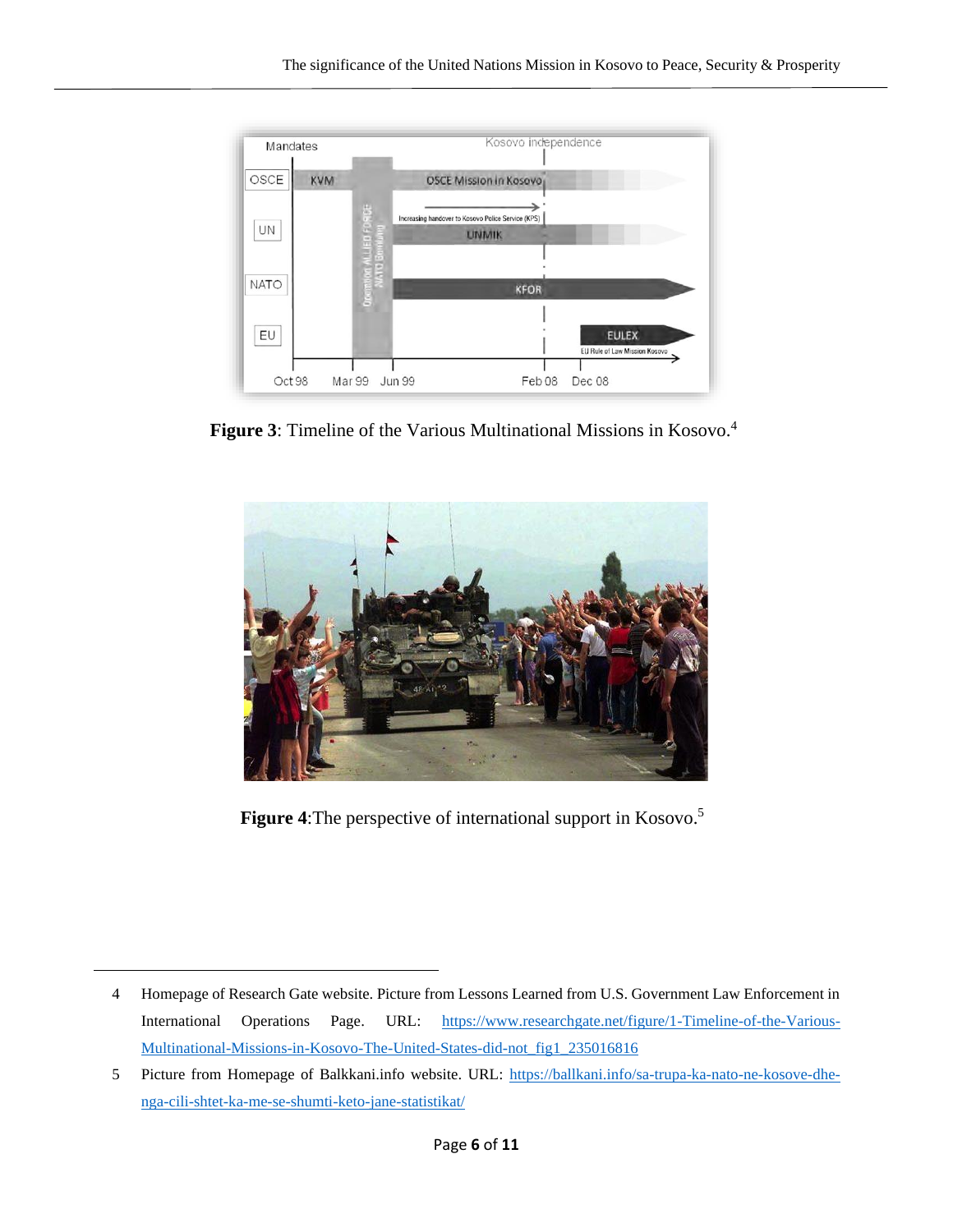### **3.2 Shifting from confrontation to cooperation**

The presence of the military personnel will never be enough to sustain a proper stability environment, that's why it's vital to perceive Kosovo's conflict settlement as a dynamic process between UN's civilians or police staff and local communities and authorities. Each of UN's partners helped at different scales UNMIK, each on its sector: NATO's activity enlarged and assisted in relocation missions, medical aid, border patrol, protection of patrimonial sites and even determined insurance in the context of national elections <sup>6</sup>; European Union mainly by launching in 2008 EULEX that takes over police, justice and characteristic services from the UN's responsibility. EU also contributed in normalizing the cold relationship between Pristina and Belgrade through well-adjusted diplomatic dialogue that concluded therefore with an agreement steadily sustained by KFOR.<sup>7</sup> In other words, UN succeeded in restoring basic justice, safety and security to Kosovo. The UN also laid down the essential institutional bounds upon which justice and assurance could be forwarded to Kosovar residents with the help of military officers, volunteers, diplomatic corps, leaders and other operatives that were able to accomplish their tasks.



**Figure 5**: Kosovo GDP during the last decade<sup>8</sup>

- 6 Homepage of NATO webpage. Legislative elections in Kosovo Page document. URL: [https://www.nato.int/docu/update/2001/1112/e1117a.htm.](https://www.nato.int/docu/update/2001/1112/e1117a.htm) Passim
- 7 Ibid. NATO marks fifteen years of providing security in Kosovo Page. URL: [https://www.nato.int/cps/en/natohq/news\\_111055.htm?selectedLocale=en.](https://www.nato.int/cps/en/natohq/news_111055.htm?selectedLocale=en) Passim
- 8 Picture from Trading Economics webpage. URL: <https://tradingeconomics.com/kosovo/gdp>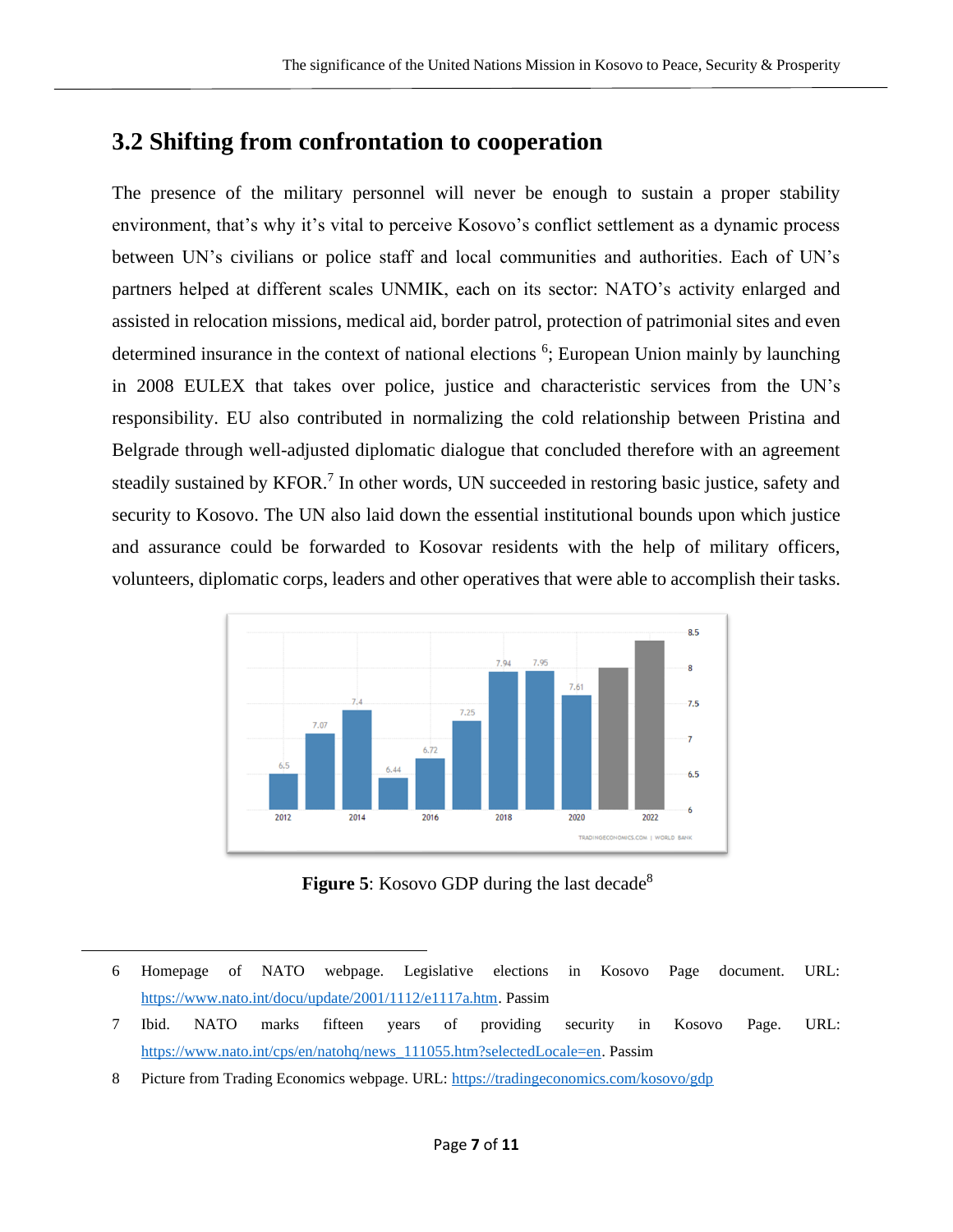

# **3.3 Future Mission of Regional Stability**

**Figure 6**: Number of staff engaged in Kosovo missions <sup>9</sup>

The multi-dimensional evolution of Kosovo's position on the global political and cultural stage over the last decade determined its stakeholders to slowly reduce their involvement in internal affairs of the country and also to transcend from a supervising forum to an assistance and partnership forum. Consequently, the tasks and direct problems have been modified to the actual reality with the help of international collaborators' agencies and initiatives such as *UN Action Plan for The Western Balkans: Sustaining Peace through Trust-Building, Dialogue and Reconciliation*, relevant for UNMIK's further causes. Unfortunately, despite some confident improvements, Kosovo face general issues like domestic violence, corruption and the intransigent factions in the North.

<sup>9</sup> Picture from the source depicted in by the author's compilation. URL depicted in.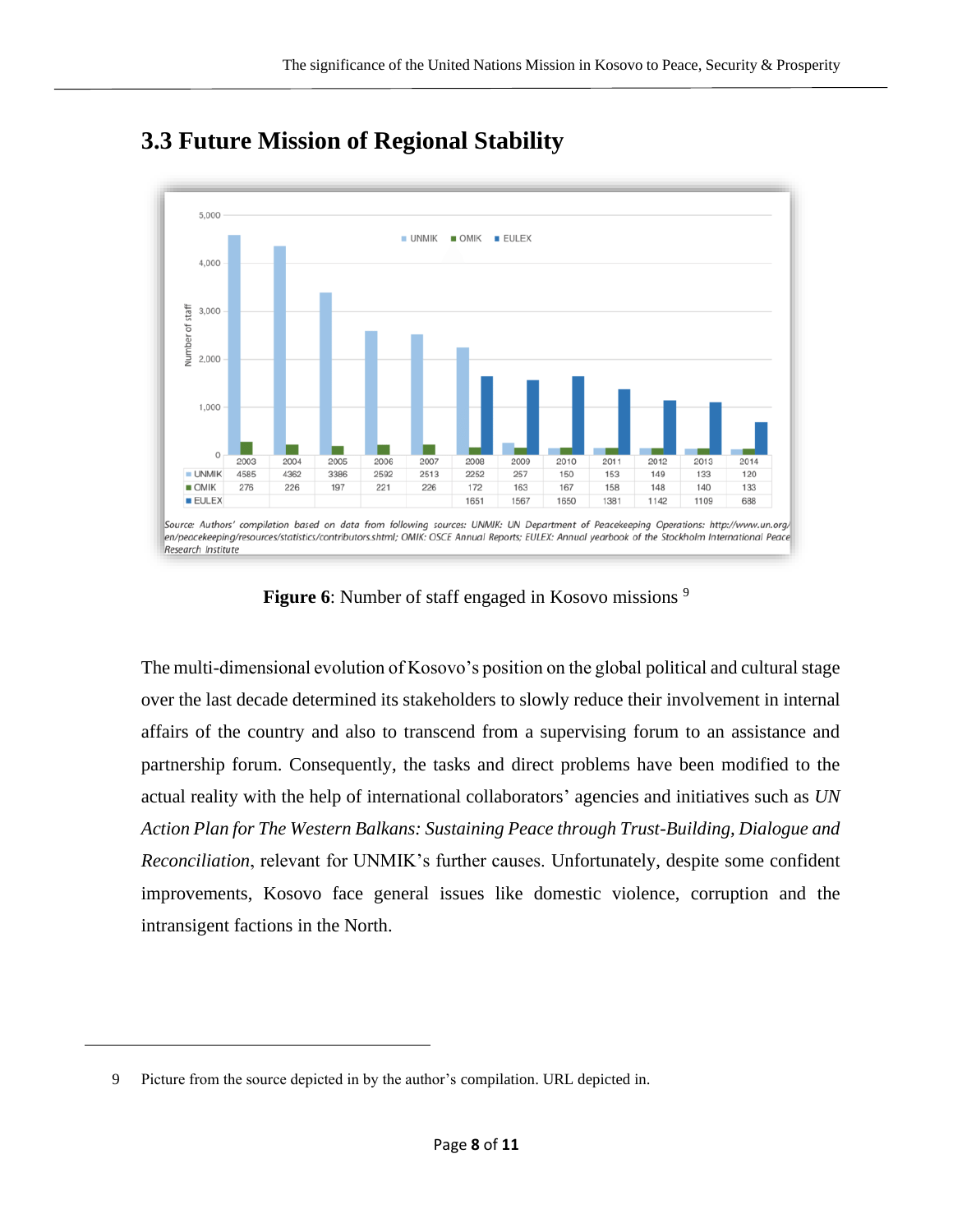# **4. Conclusion**

Frozen conflicts are a real threat to the global prosperity mission that could easily revert into active conflicts. This eternal problem of human society needs to be treated as a main task on governmental high representatives' agendas. Getting to a serious reassessment of missions in this framework will ensure they are qualified to sustain peace. The United Nations' approach expressed in virtue of UNMIK demonstrates that such operations are effective in manipulating and undertaking peacekeeping initiatives.

Along with its partners and local authorities United Nations pointed out to the entire world their contribution to assuring a peaceful climate in Kosovo region, not mainly as a pride act, but more to implement the universal human rights, additionally with respect to exposed minorities, liberal form of governance and the equality of all citizens before the law. The lessons from Kosovo in such a way are a essential component in the horizon of a prosperous future for the next generations.



**Figure 7:** Unity in diversity – support beyond borders  $^{10}$ 

<sup>10</sup> Homepage of NATO website. Kosovo crisis Page. URL:<https://www.nato.int/kosovo/repo2000/better.htm>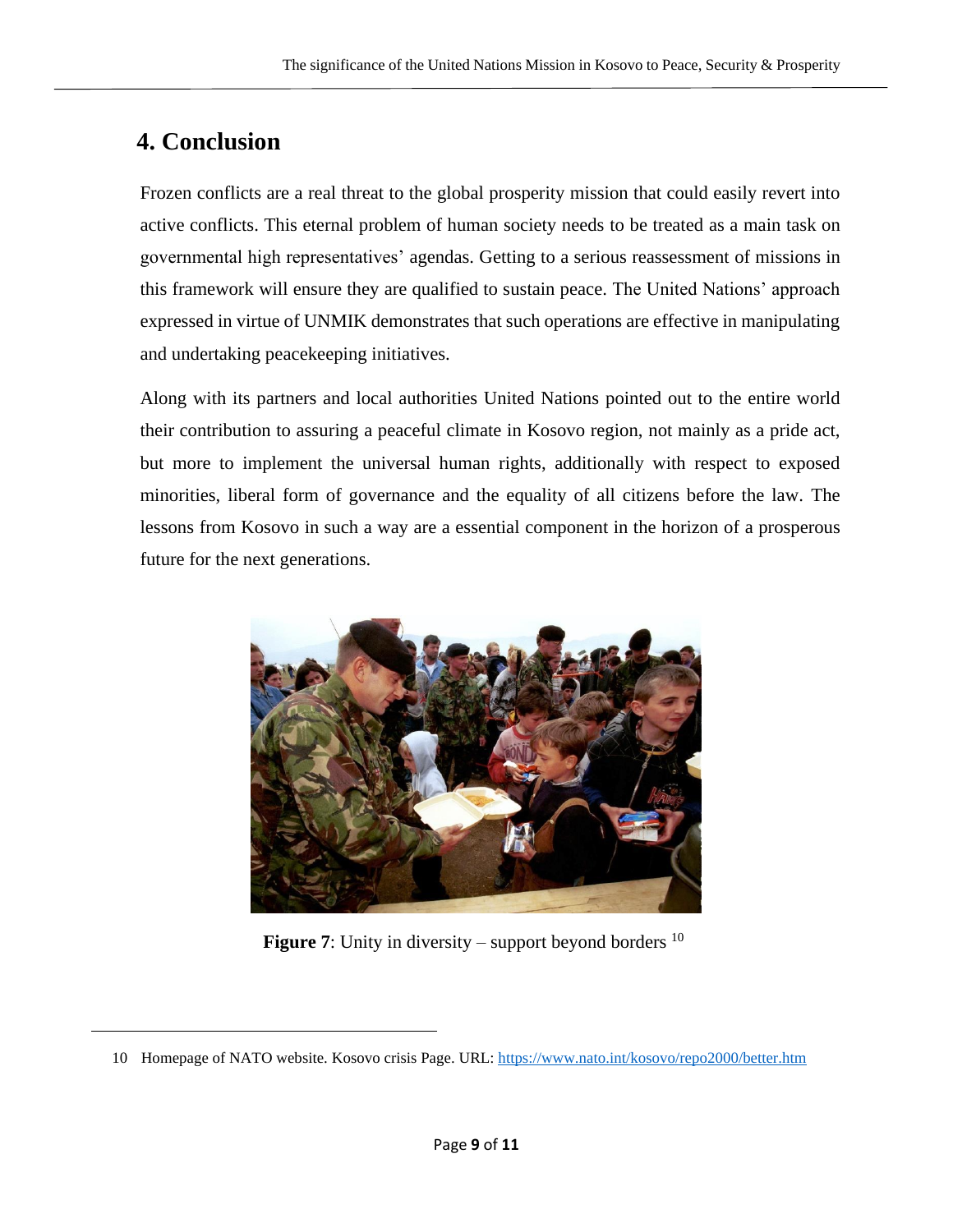### **5. Annexes**

#### **5.1 List of Abbreviations**

- Passim
- Ibid.- ibidem, the same place

#### **5.2 List of Figures**

- Figure 1- The Kosovo's Flag page 4
- Figure 2- UNMIK's logo page 4
- Figure 3 Timeline of the Various Multinational Missions in Kosovo page 6
- Figure 4- The perspective of international support in Kosovo page 6
- Figure 5- Kosovo GDP during the last decade page 7
- Figure 6- Number of staff engaged in Kosovo missions page 8
- Figure 7- Unity in diversity support beyond borders page 9

#### **5.3 List of Literature**

- [Flag of Kosovo -](https://en.wikipedia.org/wiki/Flag_of_Kosovo) Wikipedia [03-10-2022]
- [UNMIK -](https://birn.eu.com/donors-and-partners/unmik/) BIRN [03-10-2022]
- [Full article: Introduction: Kosovo's Symbolic Importance \(tandfonline.com\)](https://www.tandfonline.com/doi/full/10.1080/17502977.2019.1663986?scroll=top&needAccess=true) [03-10-2022]
- [Timeline of the Various Multinational Missions in Kosovo. The United... | Download Scientific](https://www.researchgate.net/figure/1-Timeline-of-the-Various-Multinational-Missions-in-Kosovo-The-United-States-did-not_fig1_235016816)  [Diagram \(researchgate.net\)](https://www.researchgate.net/figure/1-Timeline-of-the-Various-Multinational-Missions-in-Kosovo-The-United-States-did-not_fig1_235016816) [03-10-2022]
- [Sa trupa ka NATO në Kosovë dhe nga cili shtet ka më së shumti? Këto janë statistikat -](https://ballkani.info/sa-trupa-ka-nato-ne-kosove-dhe-nga-cili-shtet-ka-me-se-shumti-keto-jane-statistikat/) Ballkani.info [03-11-2022]
- [NATO Update: Legislative elections in Kosovo -](https://www.nato.int/docu/update/2001/1112/e1117a.htm) 17 November 2001 [03-11-2022]
- NATO [News: NATO marks fifteen years of providing security in Kosovo, 13-Jun.-2014](https://www.nato.int/cps/en/natohq/news_111055.htm?selectedLocale=en) [03-11- 2022]
- Kosovo GDP 2021 Data 2022 Forecast [2000-2020 Historical -](https://tradingeconomics.com/kosovo/gdp) Chart News [\(tradingeconomics.com\)](https://tradingeconomics.com/kosovo/gdp) [03-11-2022]
- [NATO & Kosovo: Kosovo one year on -](https://www.nato.int/kosovo/repo2000/better.htm) Could it have been done better? [03-11-2022]